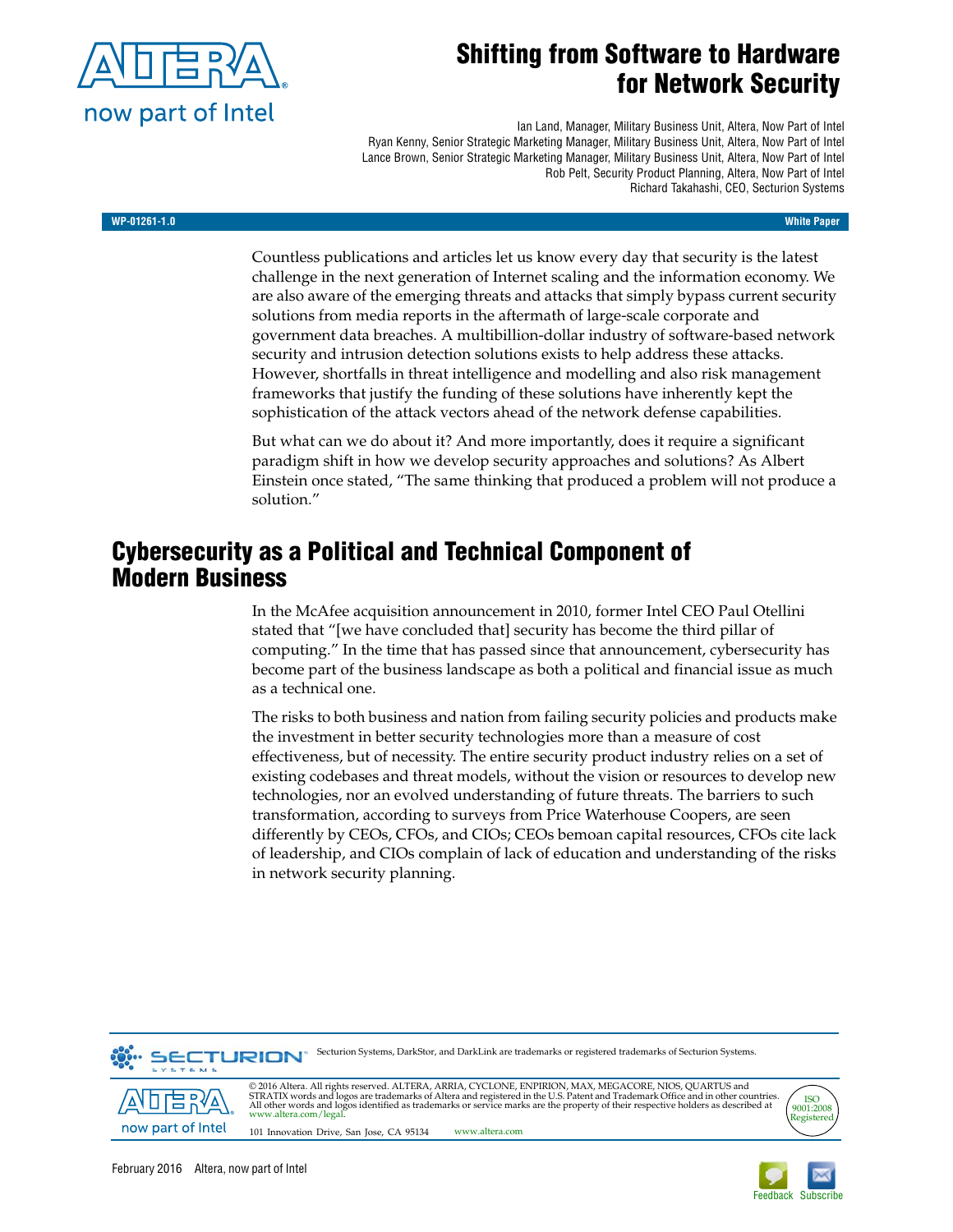## **Shortfalls and Failures in Strategic Approach**

Multiple news headlines demonstrate why this business component has been critical to modern government and businesses. Enough incidences have occurred to both large businesses and to government offices, such as the Office of Personnel Management, to begin drawing correlations to both the shortfalls in policy and technology that have enabled these breaches.

The analysis of successful and known attacks include some insiders, many front door attacks, and almost all were undetected for long periods of time. The primary question that arises from this data: after 10 to 20 years of software-based malware, firewalls, intrusion detection system (IDS) or intrusion prevention system (IPS), why is it that virus, malware, and network breaches continue to occur without detection?

Research by the SANS Institute, Ponemon Institute, FireEye, and other sources show that persistent cyber attack modelling capabilities developed in Asia and Eastern Europe are able to emulate and characterize release versions of software-based firewall components. As the majority of these products can be purchased on the open market, these products are reverse-engineered and software-simulated. Similar to how we use sandboxes as a network defense technique for isolating intrusive attacks, attackers test thousands of different exploit techniques in their own emulation sandboxes until they can catalog all the successful techniques that work on each variant of available firewall appliances.

#### **Impacts on Enterprise Business**

The cost of this cyber intrusion industry to business is measured every year by the Ponemon Institute, and is estimated to be about \$3.8 million per network breach, and as much as \$450 billion to the global economy.

#### **Impacts on Governments and Politics**

Just as impactful but less measurable are the costs of security technology shortfalls in the effectiveness of governance and international politics. Warfare is being transformed from an intermittent event to a constant state of attack and defense due to the lack of data and intrusion definitions and boundaries. This impacts the country's ability to conduct normal political interactions and trade activity. The inability to protect secrets in an open society likewise transforms the ways that the government can execute its primary role in society.

# **Overview of Network Security Products and Capabilities**

Renowned security expert Bruce Schneier calls security a process rather than a product. Despite this characterization, the world financial industry has the tendency to categorize all products and services, creating several classes of products aimed at helping to secure networks and information systems.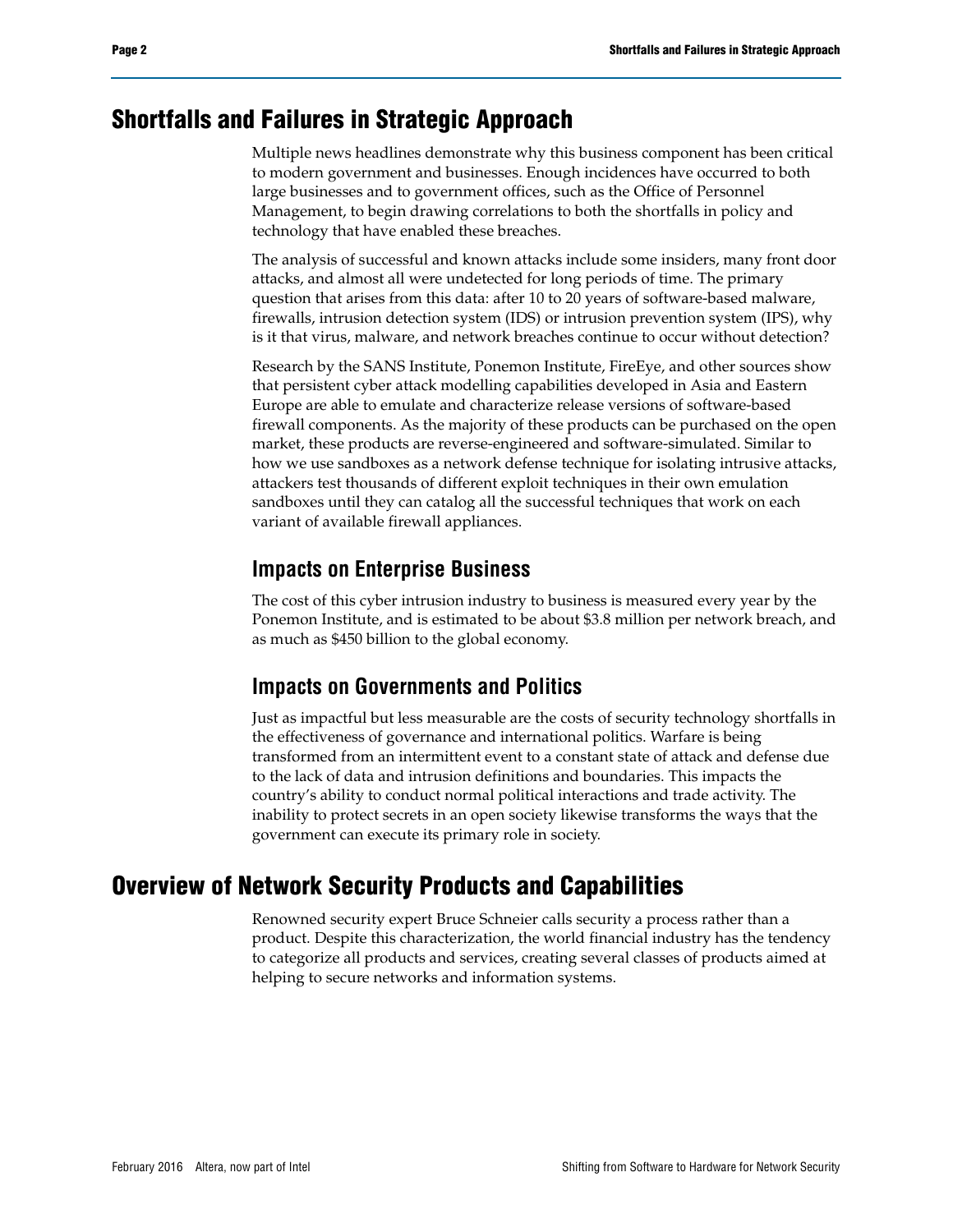## **Topology of Network Security Solutions**

The SANS Institute divides each of the functional elements of network security control by describing these functions as Critical Security Controls. These controls are divided into as many as 20 different categories, with control functions such as Software Inventories, Boundary Defense, Authorization Controls, and Penetration Testing. Each of these controls then resolve into a number of security product solutions by a variety of vendors.

Each of these solutions that are provided by companies such as Intel Security, IBM, Cloudflare, Trend Micro, Skybox Security, HP, Cisco, and Akamai are either software or a combination of hardware and software. Historically, each of these products derive from an existing codebase from early products that are run on a variety of different company server hardware, which often means that old undisclosed weaknesses are perpetuated from product to product.

#### **Figure 1. Network Security Controls**

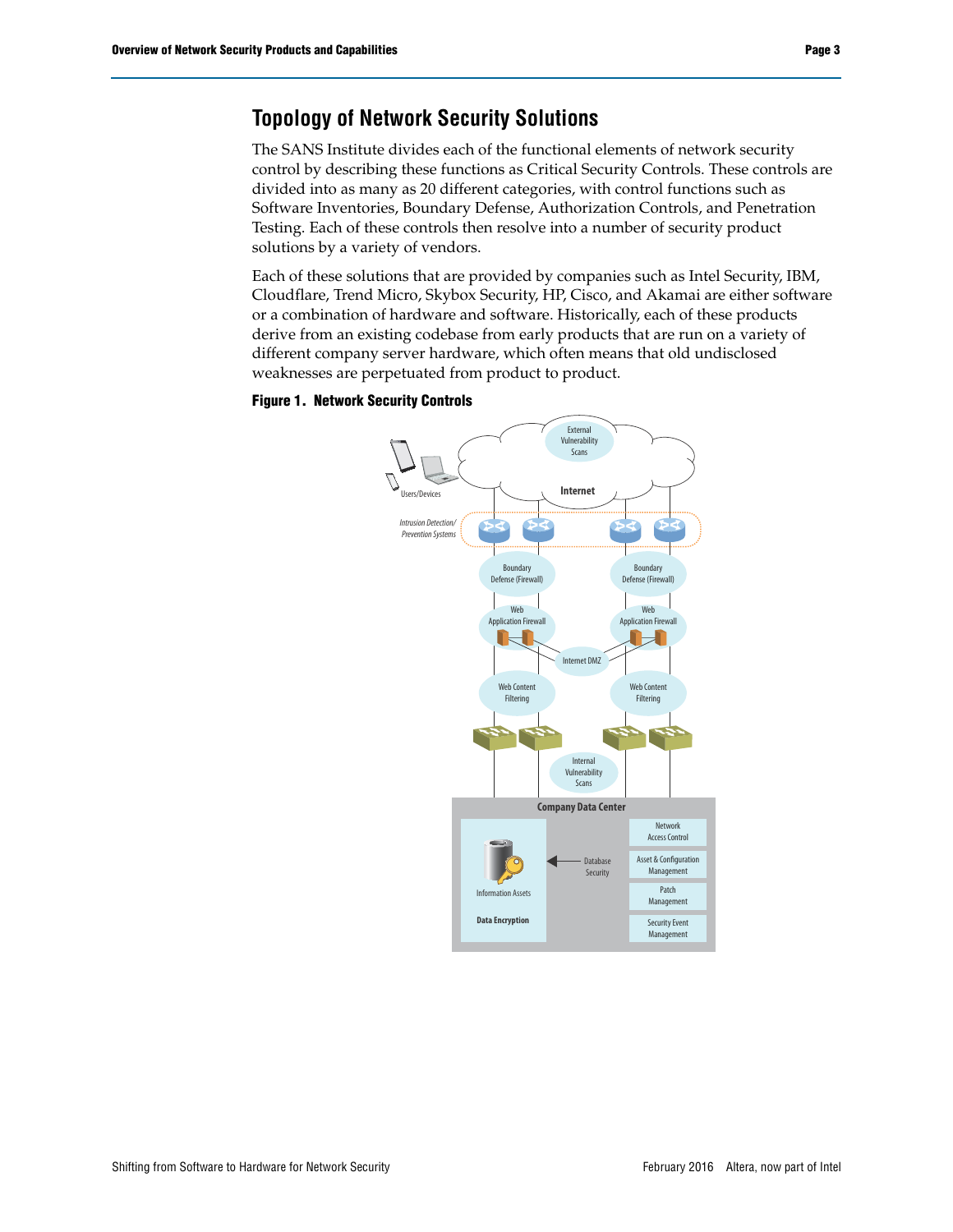### **Software as Basis for Updatability and Agility**

Using network firewalls and testing sandboxes as representative categories of the network security solutions market, the majority of these solutions are software-based and utilize virtual machines and environments. This is for agility, portability, and economical reasons—very little initial capital is typically needed for software-based products. Most importantly is the ability to update and patch products as new vulnerabilities and threat vectors are discovered.

Even more of the network and packet processing functionality is moving into software and virtual machine structures as a result of research and early product development in software defined networks by a variety of large original equipment manufacturers (OEMs).

#### **Reconfigurable Hardware as Alternative**

Reconfigurable hardware such as FPGAs can offer significant advantages to network security appliances, plus offer all of the updatability and agility advantages of software through FPGA system on a chip (SoC) products, new design entry models such as Open Computing Language (OpenCL™), and virtualization support in both the ARM® Cortex®-A9 and ARM Cortex-A53 hard processor subsystems. This virtualization capability is leveraged for software-defined networking (SDN) capabilities on FPGAs and programmable logic SoCs as well.

The data bandwidths and speeds of reconfigurable hardware are a key security advantage. Hardware can enable the network to monitor all activity, while processor and software solutions may enable only partial monitoring until the parallelization model becomes too encumbering. By using reconfigurable hardware instead of dedicated fixed circuits, the necessary ability to update and patch products as new vulnerabilities are detected is maintained. Additionally, because the data processing path is reconfigurable, older hardware can be updated to support new and better security standards.

### **Brief History of Research into Programmable Hardware for Network Security**

In a thesis on reconfigurable hardware for network security, Sascha Muhlbach summarizes previous work, study, and demonstrations of security elements on various FPGAs. He breaks these research efforts into the categories of packet classification, pattern matching, anomaly detection, and applications and communication support.

Packet classification is typically used for filtering in network firewalls, and is accelerated in FPGAs in systems today using ternary content addressable memory (TCAM) architectures. Pattern matching includes the rule-based IDS applications, most recently demonstrated on Altera FPGAs. Anomaly detection includes statistical implementations of IDS systems. Applications and communication support refer to a variety of acceleration functions for protocol operations requiring security, including domain name system (DNS), Secure Shell (SSH), and so on.

In edge-of-network, Internet of Things (IoT) applications, hardware security is being recognized as the preferred approach as well. As summarized in the Electronicsofthings.com blog: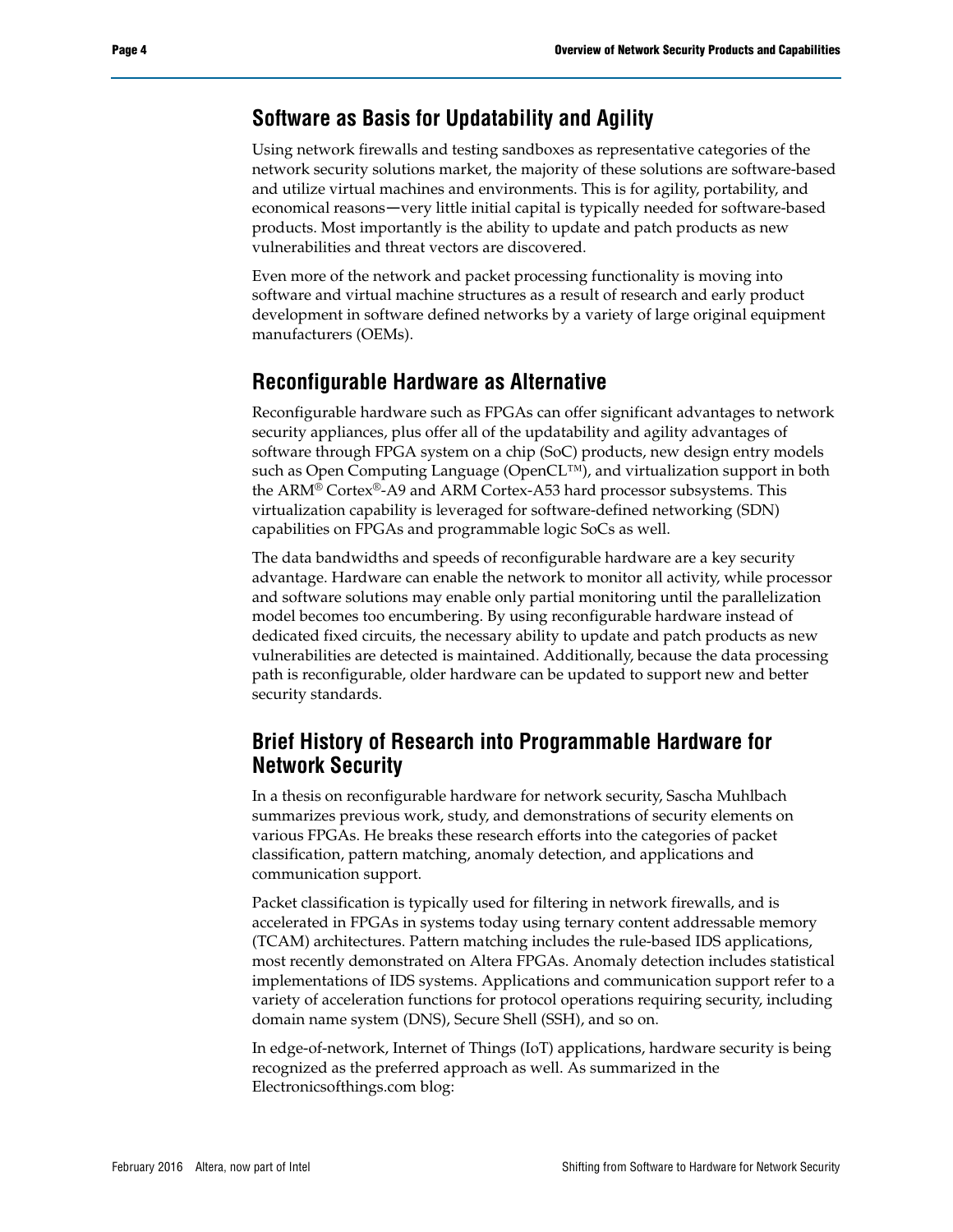"A hardware-first approach with respect to security and implementation of necessary functionality on the SoC level is vital for fully securing devices and platforms such as FPGAs, wearables, smartphones, tablets, and other intelligent appliances."

In each of the applications described above, FPGA hardware has several distinct security advantages above and beyond just performance acceleration goals.

## **Hardware Advantage: Fewer Data Vulnerabilities**

When designed correctly, FPGAs cannot be altered without detection. Tampering of hardware circuits and hardware anti-tamper features requires physical access to the hardware. This is enabled through authenticated partial reconfiguration as well as the OpenCL and high-level synthesis programming models described hereafter. In addition, a key feature not available for software security solutions is fail-safe operation. Correctly implemented, fail-safe designs ensure the operating parameters of the security product are within its operational boundaries. If the security product has a logical or physical error, such as failure of component, power supply surge, and unknown glitches, the product will fail to a safe state. This ensures the product does not continue operating in a defective state.

Also, FPGA-based network products cannot be altered via a network connection or front door attack. If there is an attempt to alter the design, either the anti-tamper mechanisms or fail-safe design feature will detect and shut down the product.



**Figure 2. Next-Generation FPGAs Contain Many System Security Support Functions**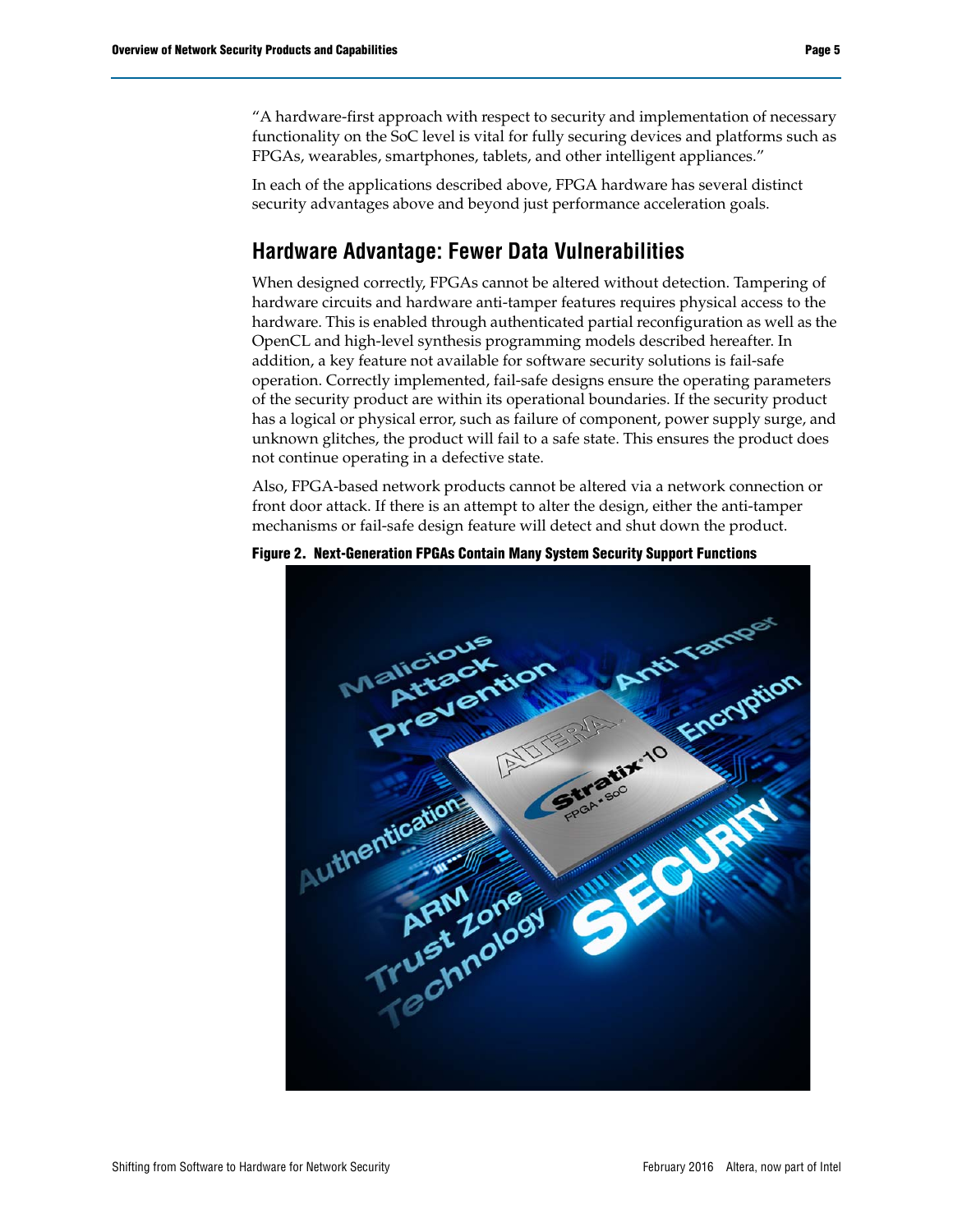#### **Hardware Advantage: Hardware Root of Trust**

FPGAs and the built-in security features of modern products offer significant advantages in hardware-based roots of trust in systems. These include protected key storage, obfuscation, and anti-tamper techniques, as well as anti-counterfeiting and asymmetric encryption functions such as the Physically Unclonable Function and hardened Elliptic Curve Signature accelerators. All of this can be aided by the ARM Trustzone functionality enabled in the ARM Cortex-A9 and Cortex-A53 hard processor systems.

1 For more information, refer to the *[Stratix](https://www.altera.com/content/dam/altera-www/global/en_US/pdfs/literature/wp/wp-01252-secure-device-manager-for-fpga-soc-security.pdf)*® *10 Secure Device Manager Provides Best-in-Class FPGA and SoC* (PDF) white paper.

### **Hardware Advantage: Custom Processor Architectures**

One area of research in programmable logic for network security appliances is in customized Reduced Instruction Set Computing (RISC) processors for specific network security functions, implemented on FPGAs. One in particular from Cambridge University is called Capability Hardware Enhanced RISC Instructions (CHERI), which demonstrates custom memory management units (MMUs) and memory interfaces to address common and known shortfalls in C-based programming languages. This allows security-aware products based on programmable logic to select 'soft' processor architectures customized for the threat environment or attack surface of that particular node in the security architecture.

### **Known Software Attacks: Well-Documented Attacks on General Purpose Processor Architectures**

Attacks and reverse engineering techniques are well understood and documented for traditional computing architectures and products. Several of these techniques are used to put software solutions into non-sequitur or unexpected states. These same attacks, applied in a checklist fashion to processor and software-based products, require significant customization and considerably more skill for dedicated hardware and programmable hardware devices:

- DC power supplies glitches
- CPU attacks or glitches
- Memory and stack attacks
- Various of memory-based and zero-day exploits

An important distinction between attacks on processors and software and attacks on dedicated hardware is that software attacks can expand. If an attacker finds one exploit that provides access, then the attacker can effectively own the system. Hardware exploits provide far more narrow accesses and exploitation opportunities.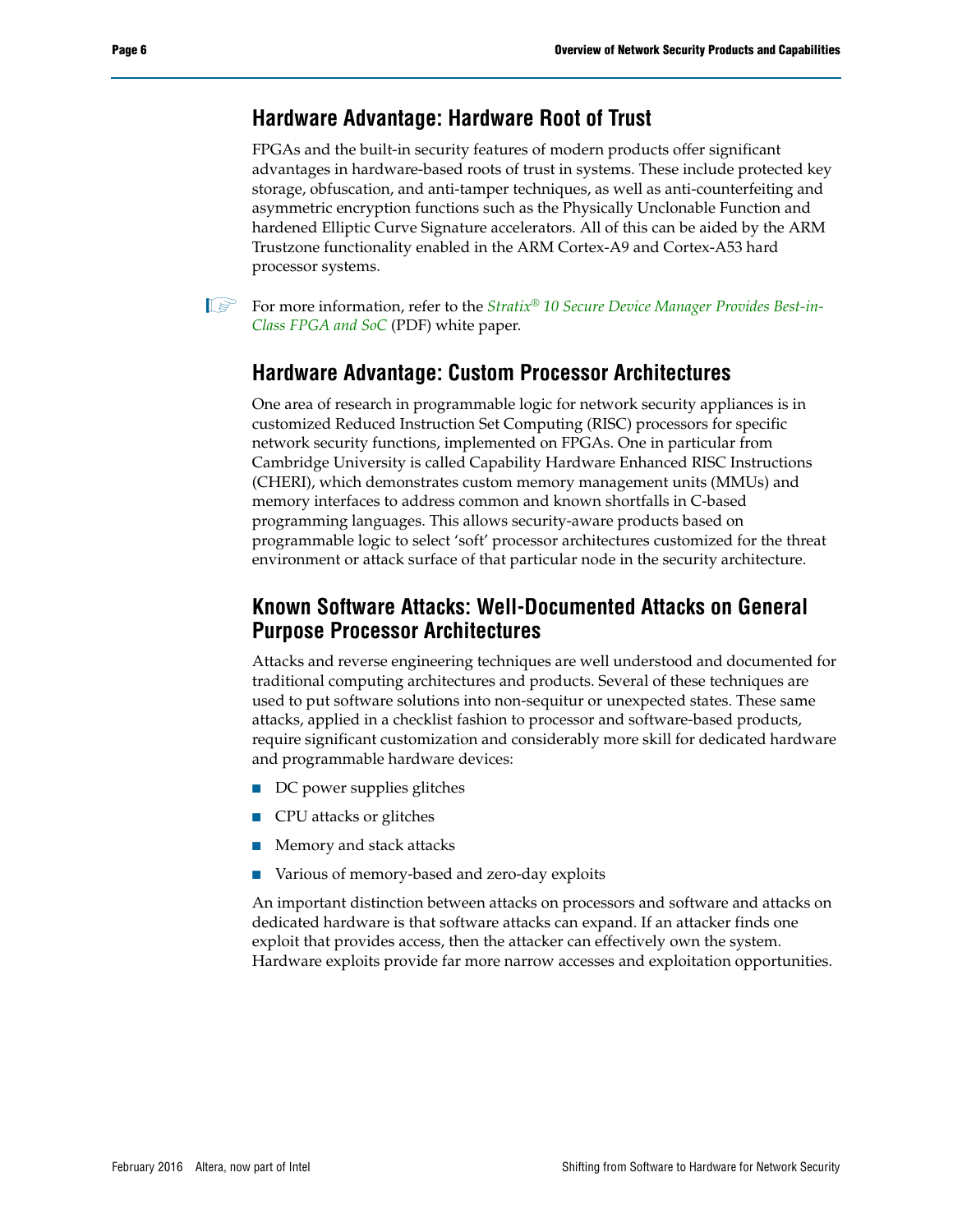#### **Industry Conclusions on the Hardware-Based Root of Trust**

Many processor companies including Intel and Freescale have participated in defining the Trusted Platform Module (TPM) as an example of a hardware root of trust to improve operating system (OS) and application security in computing systems. Intel has further moved to develop their Trusted Execution Technology (TXT) built into their modern CPU architectures.

ARM products themselves do not inherently provide hardware root of trust solutions, although some ARM ecosystem partners provide frameworks that can take advantage of hardware roots of trust.

National Institute of Standards and Technology (NIST) is one of many groups looking at standards for moving roots of trust from software into firmware, boot firmware, and hardware for mobile devices and IoT technologies. Their public study results, and that of most other research into root of trust technologies, all take for granted that software-based roots of trust are problematic; firmware is better, but building roots of trust into processing hardware in secure enclaves is ideal.

Programmable logic components provide the opportunity to integrate a variety of hardware root of trust solutions in the form of metal keys and support, fuse keys and support, and authenticated programmable logic hardware roots of trust. This provides the opportunity to implement a hardware root of trust that is hardened outside the code execution paths, while also programmable and can be updated through authenticated update controls.

### **Example: DarkStor FPGA-Based Enterprise Data Encryptor**

Taking one network security component as an example, the data storage component of an enterprise can immediately improve security by ensuring that network breaches provide access only to protected data, and that access to the decryption capabilities is authenticated by a hardware root of trust. Beginning with isolated data encryption and moving towards improving traffic and protocol security with hardware-rooted security solutions provides a redundant protection mechanism approach. Fixed-rate encryption and key management may also be the most rational first network element to address using programmable hardware solutions. Beyond this first and missing capability in traditional data networks, an understanding of the security product market is required.

The DarkStor Enterprise Data Encryptor uses Altera® Arria® 10 FPGAs as the processing component for the 100G bidirectional encryption and key management functions both for the high performance enabled by modern FPGAs, but for security.

# **Pending Shifts in Security Product Platforms**

The basic overall security stance for an entire industry of security products is reactive. This is the process of identifying threats, cataloging and communicating those threats, testing updates and patches, and rolling out threat signatures and updates to security appliances. The most prominent shift in security product capabilities and models in current security research is the ability to both anticipate threats and model the behavior of attackers to anticipate new attack vectors. These high-performance computing-enabled shifts are substantially enhanced with programmable hardware.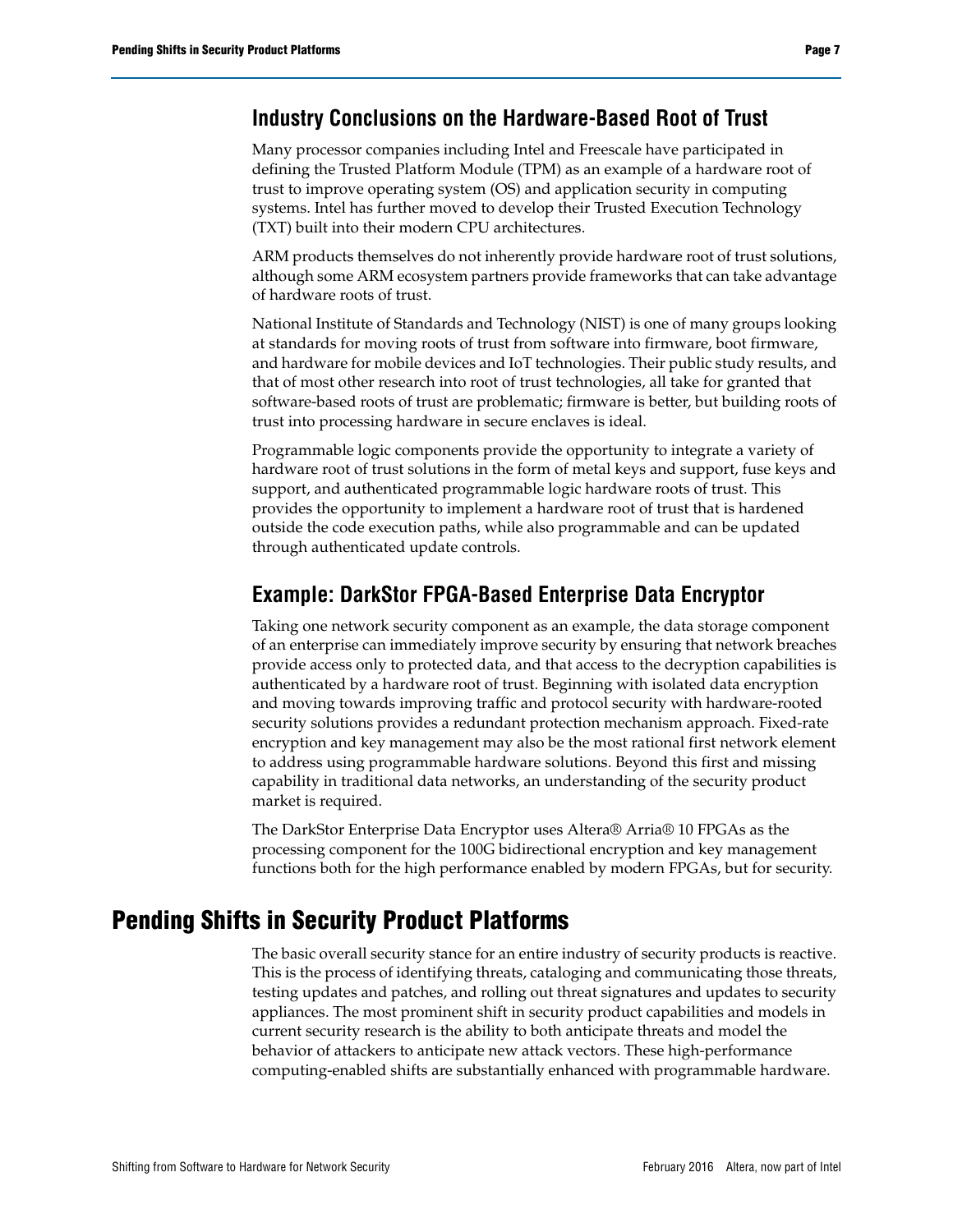### **Convolutional Neural Networks and Artificial Intelligence**

One technology for applied pattern, image, and speech recognition is the use of cellular convolutional neural networks (CNNs). This processing approach has been studied and demonstrated in graphics processing unit (GPU) and FPGA technologies by numerous academic and industry labs. Further applications of this technology include adaptive threat detection and vulnerability assessment.

### **Massively Parallel Programming Models**

The massively parallel programming model that is needed to continue Moore's Law has been approached in three different ways in the last decade: multicore processors and programming models, virtual machine management and parallel threading, and reconfigurable hardware and FPGAs. For this paper, we will just address the reconfigurable hardware model.

The FPGA hardware model is the only one of these three implementations that enables the security advantages regarding published code vulnerabilities and hardware roots of trust. But the massive increase in programmable logic density made available by Stratix 10 devices, as well as tightly coupled Intel processor and FPGA capabilities that will soon be available on the market, will fuel this capability to the advantage of secure system developers.

## **OpenCL and High-Level Synthesis Models for Cybersecurity**

Heterogeneous computing models, such as the CNNs described above or tightly coupled FPGA and CPU appliances, will require heterogeneous programming capabilities to become practical. Altera has invested extensively to enable these new high-performance, predictive, and secure computing applications using the OpenCL design flow. OpenCL compilers from Altera will parse, synthesize, and compile kernel operators into discrete functions that can run separately on a processor and in parallel FPGA hardware.

### **Examples of Packet Sniffing Applications on Reprogrammable Hardware**

Altera has collaborated in two demonstrations of security applications accelerated onto programmable hardware. The first of these include the porting of the Open Source Suricata IDS/IPS application into OpenCL and implementation on both host processor and FPGA. The second includes two demonstrations of the Open Source Snort algorithm likewise accelerated on Altera FPGAs by Clemson University and Lewis Roades Labs. Information on each of these are available in published papers, and in demonstrations at various trade shows hosted by Altera.

# **Platform Shift and the "Innovator's Dilemma"**

A few well-established companies now provide elements of traditional network and home security to include antivirus, firewalls, and IDS/IPS. The established softwarefocused products, support contracts, software codebases, and codified threat modelling represent an asset for IT managers attempting to address enterprise security, but they can also represent an obstacle to innovation towards reconfigurable hardware and massively parallel threat detection and prediction capabilities.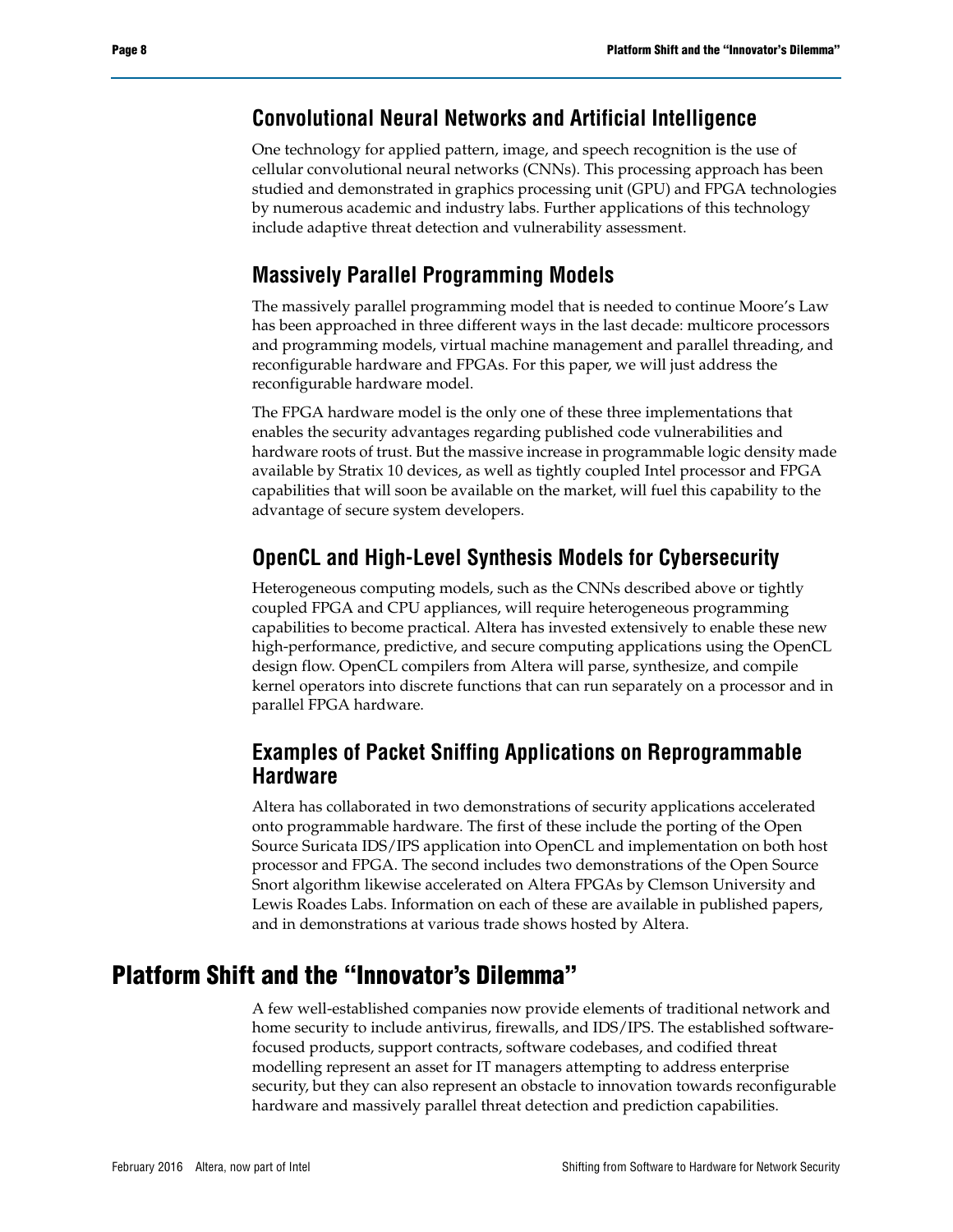This "Innovator's Dilemma" provides an opportunity for new entrants into the network security market, both large and small, to provide security differentiated products through the use of FPGAs and supporting heterogeneous computing models.

# **Conclusion**

The software-centric approach towards enterprise and network security has roots in agile development and quick updatability, but have led to a cascading discovery of new vulnerabilities and attack vectors in these appliances.

Replacing this entire industry with fixed and custom secure hardware solutions is not necessarily the right answer because of cost, and the loss of agility and upgradability in development. However, heavily leveraging programmable logic solutions as part of a network appliance security strategy has both well-studied and newer speculative advantages over traditional software and software stack approaches. Network and enterprise security appliances, based on programmable logic solutions, could provide substantial security advantages if adopted by established or new players alike in the network equipment security market.

## **Further Information**

- Intel: 'Security now third pillar of computing', August 19, 2010: [www.techradar.com/us/news/software/computing/intel-security-now-third](http://www.techradar.com/us/news/software/computing/intel-security-now-third-pillar-of-computing-711244)pillar-of-computing-711244
- Cybersecurity: The New Business Priority, 2012: [www.pwc.com/us/en/view/issue-15/cybersecurity-business-priority.html](http://www.pwc.com/us/en/view/issue-15/cybersecurity-business-priority.html)
- Real World Testing of Next Generation Firewalls, October 2013: [www.sans.org/reading-room/whitepapers/analyst/real-world-testing-next](https://www.sans.org/reading-room/whitepapers/analyst/real-world-testing-next-generation-firewalls-34955)generation-firewalls-34955
- Ponemon Institute's 2015 Global Cost of Data Breach Study Reveals Average Cost of Data Breach Reaches Record Levels, 27 May 2015: [www.prnewswire.com/news-releases/ponemon-institutes-2015-global-cost-of](http://www.prnewswire.com/news-releases/ponemon-institutes-2015-global-cost-of-data-breach-study-reveals-average-cost-of-data-breach-reaches-record-levels-300089057.html)data-breach-study-reveals-average-cost-of-data-breach-reaches-record-levels-300089057.html
- 10 Gbps Line Speed Programmable Hardware for Open Source Network Applications, Livio Ricciulli: [www.metanetworks.org](http://www.metanetworks.org)
- Hardware/Software Support for Securing Virtualization in Embedded Systems, Franck Bucheron, Arnaud Tisserand, Louis Rilling. 1st Symposium on Digital Trust in Auvergne, December 2014
- FPGAs for the Internet of Things, Abishek Mutha, 27 November 2015: <http://electronicsofthings.com/2015/11/fpgas-for-the-internet-of-things/>
- Capability Hardware Enhanced RISC Instructions (CHERI), Cambridge University, Multiple Publications 2015: [www.cl.cam.ac.uk/research/security/ctsrd/cheri/](http://www.cl.cam.ac.uk/research/security/ctsrd/cheri/)
- Reconfigurable Architectures and Design Automation Tools for Application-Level Network Security, Sascha Muhlback, Thesis 2014, Published 2015